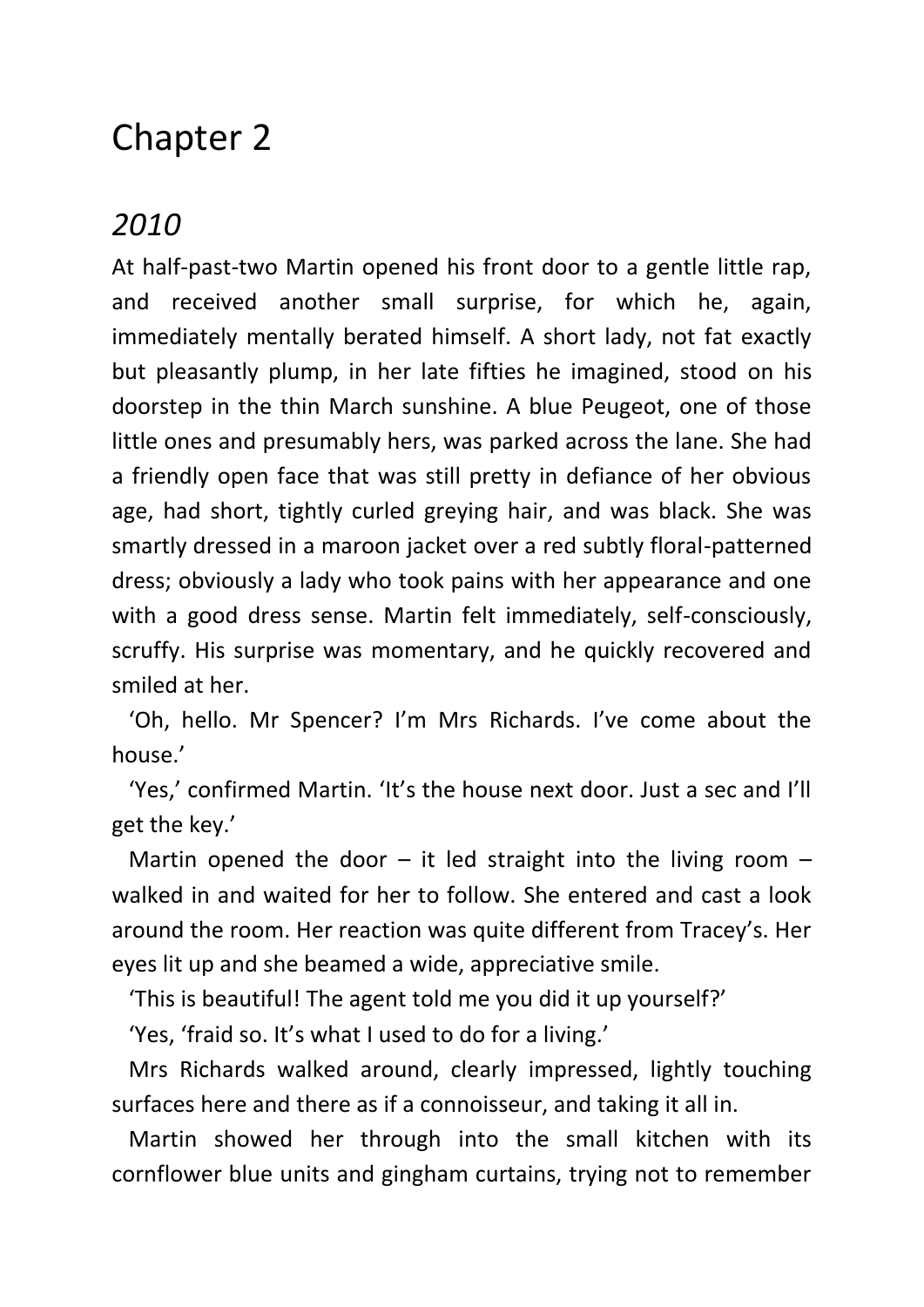how filthy it had been when Tracey (he couldn't bring himself to remember her by her diminutive now) had left. He hoped this lady wouldn't see through his recent frantic, bad-tempered attempts to refresh it. He wished now that he'd put some cut flowers in a vase. But again she was generous with her compliments. 'Lovely and fresh,' she declared, as if judging an interior decoration competition.

 Then he led the way up the narrow winding stairs ('I Iove these!' she enthused, like a little girl) to the bedroom with its pale apricot walls. They stood side by side under the low ceiling, a third of it sloping up around the tiny dormer window. Martin tried to will her not to look at the bed with its uncovered mattress; again selfconscious. Surely she couldn't tell that, underneath, it was less than pristine? But her eyes were travelling around the room, her open mouth still fixed in a smile of admiration, alighting on the little window. 'That is *so* sweet!' she exclaimed.

 'Thank you,' said Martin, illogically, as if he were responsible for fitting its original two hundred years earlier, before masochistically bringing her attention back to the naked bed. 'I don't provide bed covers because I suppose you'd rather have your own.' 'Yes, of course,' she reassured, as if stating the blindingly obvious.

 They looked at the bathroom, Martin still worrying (but again it received the seal of approval, so he needn't have), and then went back downstairs and out into the garden. Glancing at her furtively, he thought he detected a first faint shadow of disappointment. Her smile was still in place, but this time no spontaneous compliment came. The garden certainly didn't look wonderful. Clumps of daffodil leaves were erupting here and there but there was no colour yet and the lawn, although it had re-greened over the winter, still had bald brown patches. And he wished there were more of it. He felt a ridiculous need to apologise.

'I'm sorry the garden's not up to much. I'm afraid the last tenant . .'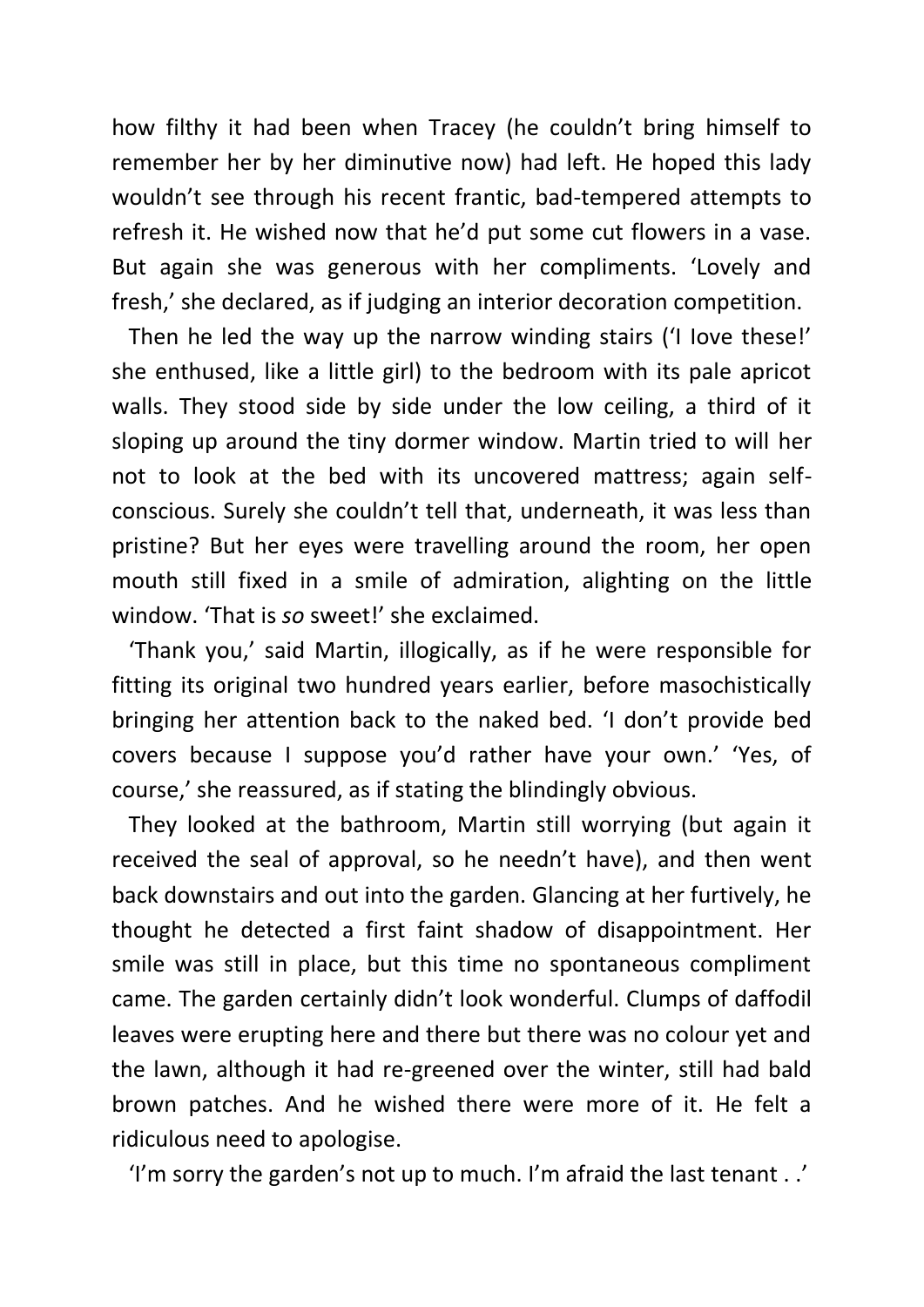'No, that's alright . . .' Her voice trailed off too, as if she were anxious not to spoil things and show disappointment but couldn't help doing so anyway.

 'Hopefully we'll have a nice wet spring and the lawn will recover. I could get some seed . . .' Martin was acutely conscious of the bare patches. Inwardly he cursed the previous year's hot summer and the memory of Tracey.

 'No,' she repeated, 'don't worry, I could do that.' She paused. 'I can't understand people not caring about gardens' she added, as if kindly absolving him of blame.

 They stood a little awkwardly looking at the tiny garden, which terminated so embarrassingly soon at the end fence just twenty feet away.

 This is silly, thought Martin. I really want this nice woman to take the place but I'm not sure that she wants it. She doesn't seem all that keen on the garden. It's a bit like all those dates I used to go on, when after the first evening I felt the onus on me to suggest a second one. I'd struggle to come out with the proposal, trying to appear nonchalant but afraid of rejection. No, don't be absurd. It's nothing like that. This is just a potential tenant, for goodness sake. But old habits, old insecurities, die hard.

He took the proverbial bull by the horns.

 'Well, what do you think? About the house I mean? I know the garden's not up to much . . .' He trailed off again, pathetically, repeating himself.

 She turned to face him, apparently waking from a reverie, her face brightening.

'Yes, I love it. I'd like to take it.'

 Martin felt like a little boy pleasing his mum. 'Right! Good! Shall we go in and talk about it? Would you like a cup of tea?'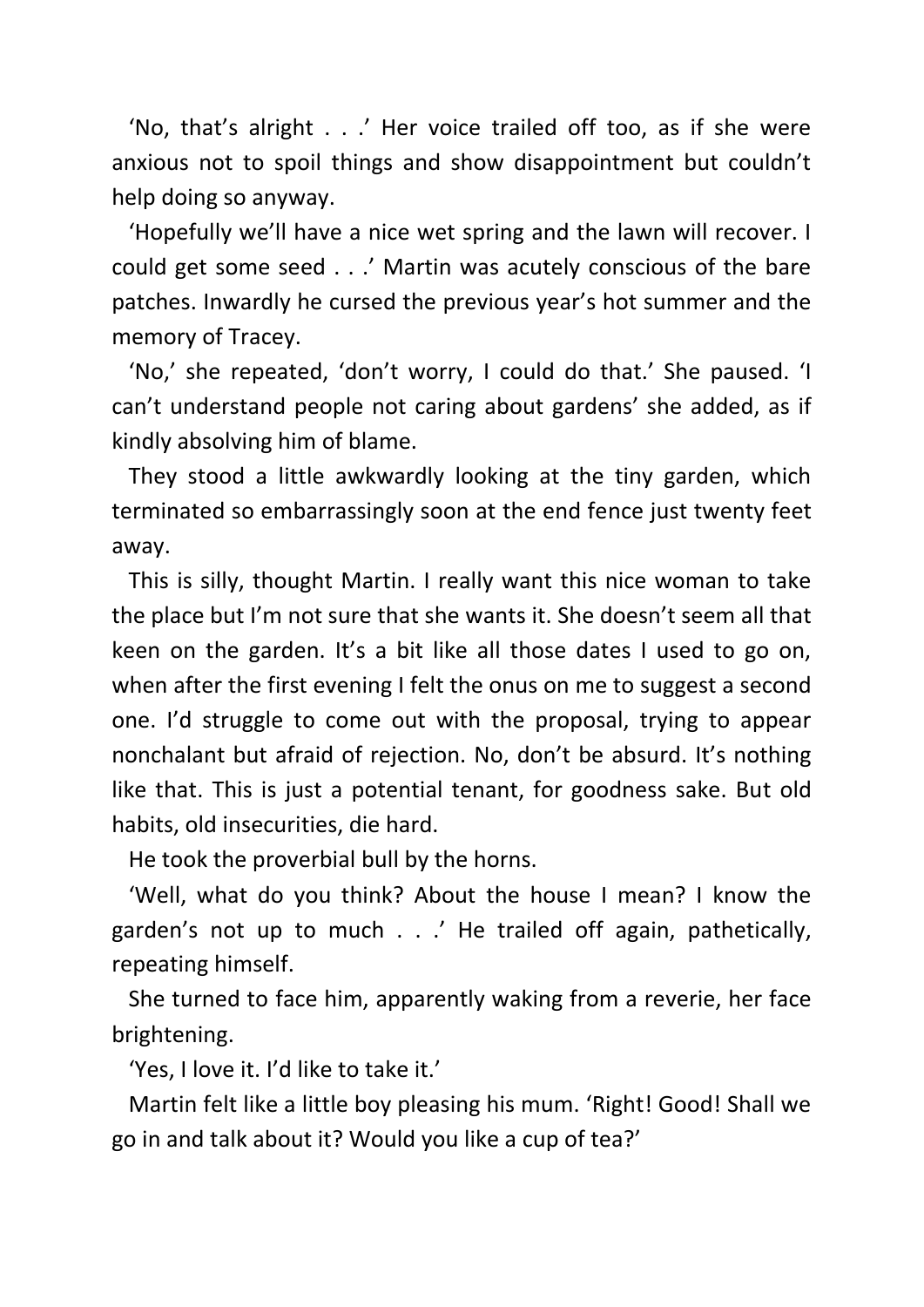They walked back through the house, Martin forgetting to lock up, and in through his own front door. Bessie, always the typical overfriendly spaniel, made her usual beeline for this exciting visitor, tail wagging wildly and leaping up. He pulled her down, trying to be stern, afraid of her spoiling the lady's nice clothes. 'Bessie down! DOWN! As usual, she took no notice and immediately reared again. Martin wished for the thousandth time that he'd been firmer about training her when she was a pup. But then she'd been such a cute, lovable little mite (most of the time, anyway) that he'd found it hard to be stern. But Mrs Richards didn't seem to mind too much – at least she wasn't absolutely horrified. She took Bessie's mottled white front legs and firmly pushed them from her.

 'Yes, you're a lovely girl, but down!' she ordered with calm authority. To Martin's great surprise, the springer complied.

 'Sorry about the dog; I'm afraid she doesn't do calm very well. Tea or coffee?' he asked to cover his embarrassment.

 With the order for tea, milk, no sugar established, Martin went through to his kitchen, filled the kettle and set it to boil. He took down two of his best mugs (he didn't possess any porcelain cups and saucers) and arranged rich tea cream biscuits on a plate, wishing he had other varieties too so that he could offer a choice. Waiting for the water to boil, he wandered back into the living room carrying the plate of biscuits. Mrs Richards was sitting on the long sofa, one arm draped across Bessie who lay beside her, head in her lap as if she'd known her all her life.

She looked up and smiled as he reappeared.

'Is it alright for her to be up here?'

 'Yes, fine, as long as you're sure you don't mind. That's what the cover's for. When she's wet she goes on her own bed though.' Martin indicated what appeared to be a pile of seat cushions, covered with a paw motif-patterned blanket, near the woodstove.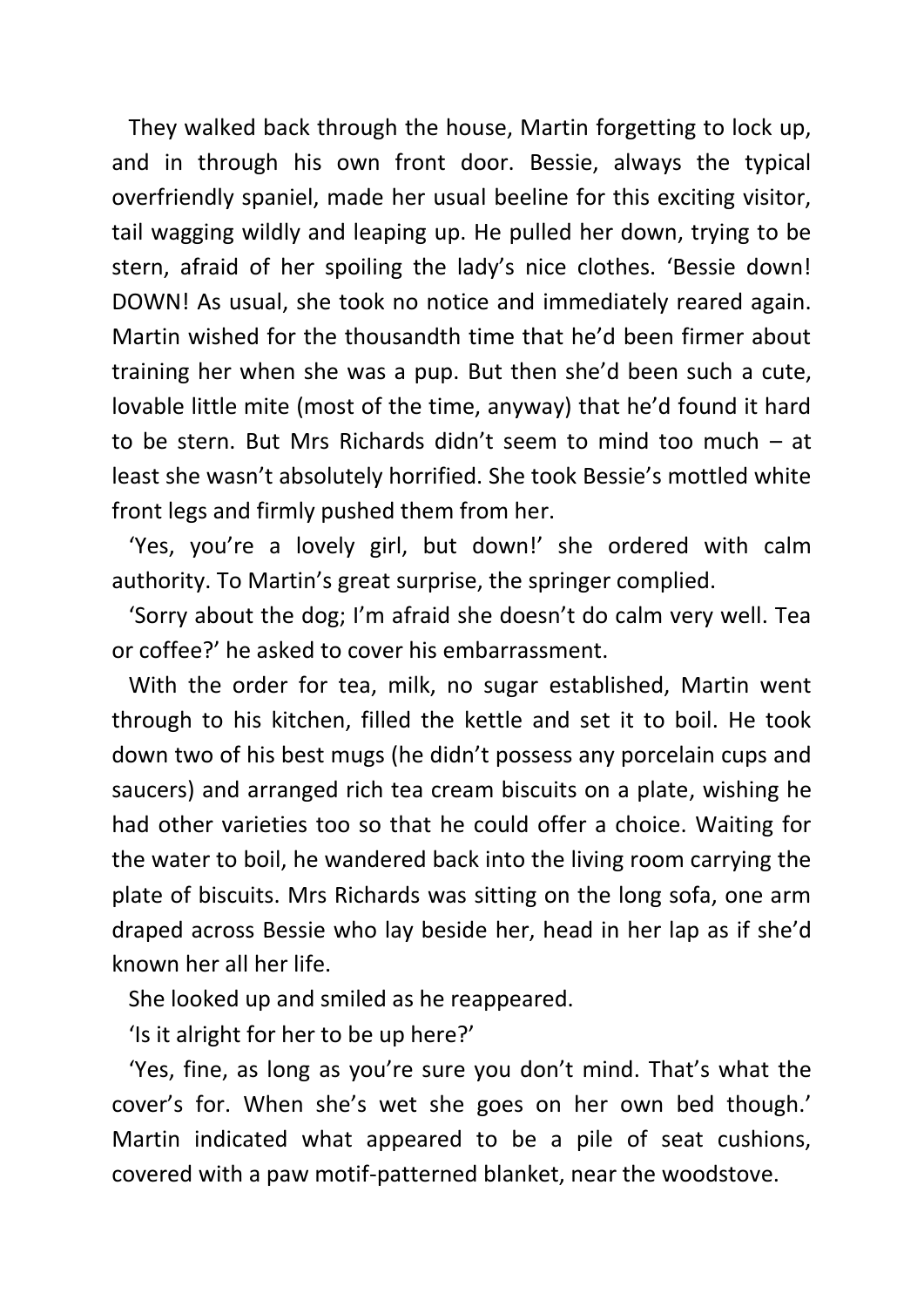'I love dogs,' said Mrs Richards. 'I've not been able to have one in recent years though, what with being at work all day. Perhaps now I'm retired I could again.'

 Ah, right, thought Martin. A retiree. So she's possibly at least sixty. But she certainly doesn't look it. But that was the thing with slightly overweight people; they were often less wrinkly. It was deceptive, and in a way a compensation for what some might call the ravages of time. Not that appearance mattered anyway. Besides, there was a certain dignity in the creases and furrows of experience, he'd always thought. He was pulled out of his idle musings – he'd missed the last couple of sentences his guest had spoken – by the click of the kettle going off, and returned to mash the tea (if dunking tea bags could be described as 'mashing'). Back in the living room, he ensconced himself on the other, smaller sofa. His new tenant-to-be was casting admiring glances around the room again.

 'You've done this one beautifully too,' she remarked in her friendly yet slightly reserved way.

 'Thank you,' he replied, 'I do my best.' This was all very well, soaking up all this admiration, he thought, but we ought to be talking about the tenancy. He allowed a pause for the change of subject.

'So when would you like to start?'

 She finished nibbling her biscuit. He offered the plate again. This time she declined, with a polite stop-signal of raised pale palm, 'No thank you; really shouldn't. Fat enough!'

Martin wanted to say 'No you're not,' but caught himself in time.

 'I shall have to give four week's notice to my present landlord in Shrewsbury, so I can come after then. Will that be alright?'

 'Yes, that's fine,' said Martin. 'Obviously you'll have to sort out the details with the estate agent.'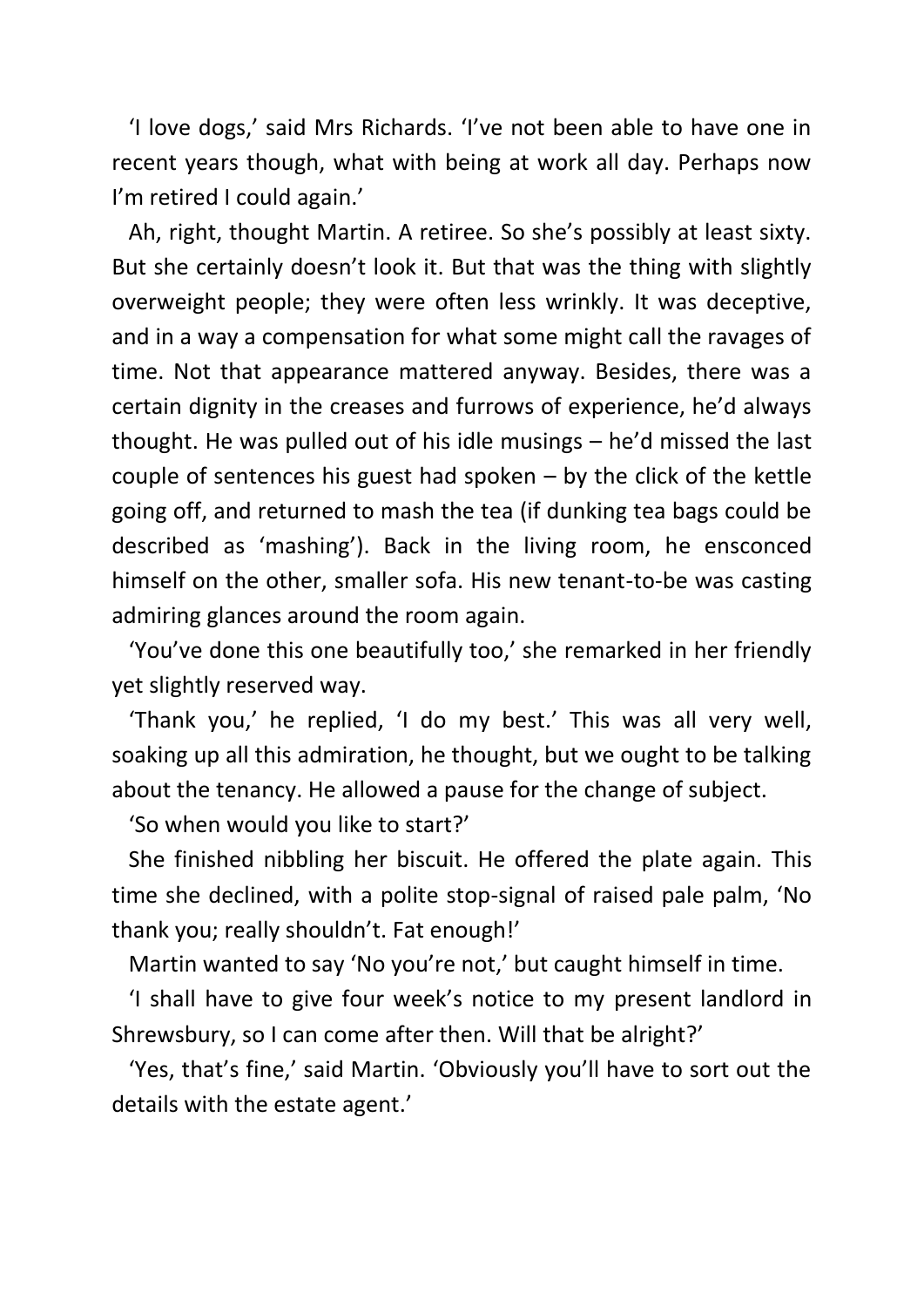She seemed to visibly relax into the sofa, a tension loosening, as if somehow there had been some doubt that merely saying she'd like to have the tenancy was sufficient in itself to secure it.

 'Wonderful! I can't get out of Shrewsbury fast enough, I can tell you. It's a nice enough town, but I like the country much better. I'm a peace-and-quiet girl at heart. It would be like . . .'

 The sentence ran out of steam, evaporated to silence. Her eyes shifted focus. She seemed to be seeing something far away, perhaps remembering something painful. But then she composed herself and with a couple of rapid blinks of her brown-black eyes, brightened again.

 They chatted about generalities, and it was all very pleasant, until she finally said, 'Well, I've taken up too much of your time.' She lifted Bessie's head from her lap and rose. 'Thank you for the tea. It's a lovely cottage. I can't wait to come. Shall I let you know exactly when it'll be?'

 'Yes, good idea.' Martin searched around for a pen and a scrap of paper and wrote down his phone number. She walked towards the door, and paused, holding out her hand for a formal shake.

'Thank you very much Mr Spencer.'

'No, please,' said Martin, 'call me Martin.'

'Right – Martin – and I'm Lily.

'Is that as in Lillian or as in the flower?'

 'Sorry? Oh, I see what you mean. As in the flower of course! One L at the end. My dad used to call me his little flower. Some people call me Lil. I answer to anything.'

 Martin opened the door. She gifted him another wide, generouslipped, toothy grin and walked over to her car. He waited at his door until she'd driven away, with a final wave, back to Shrewsbury.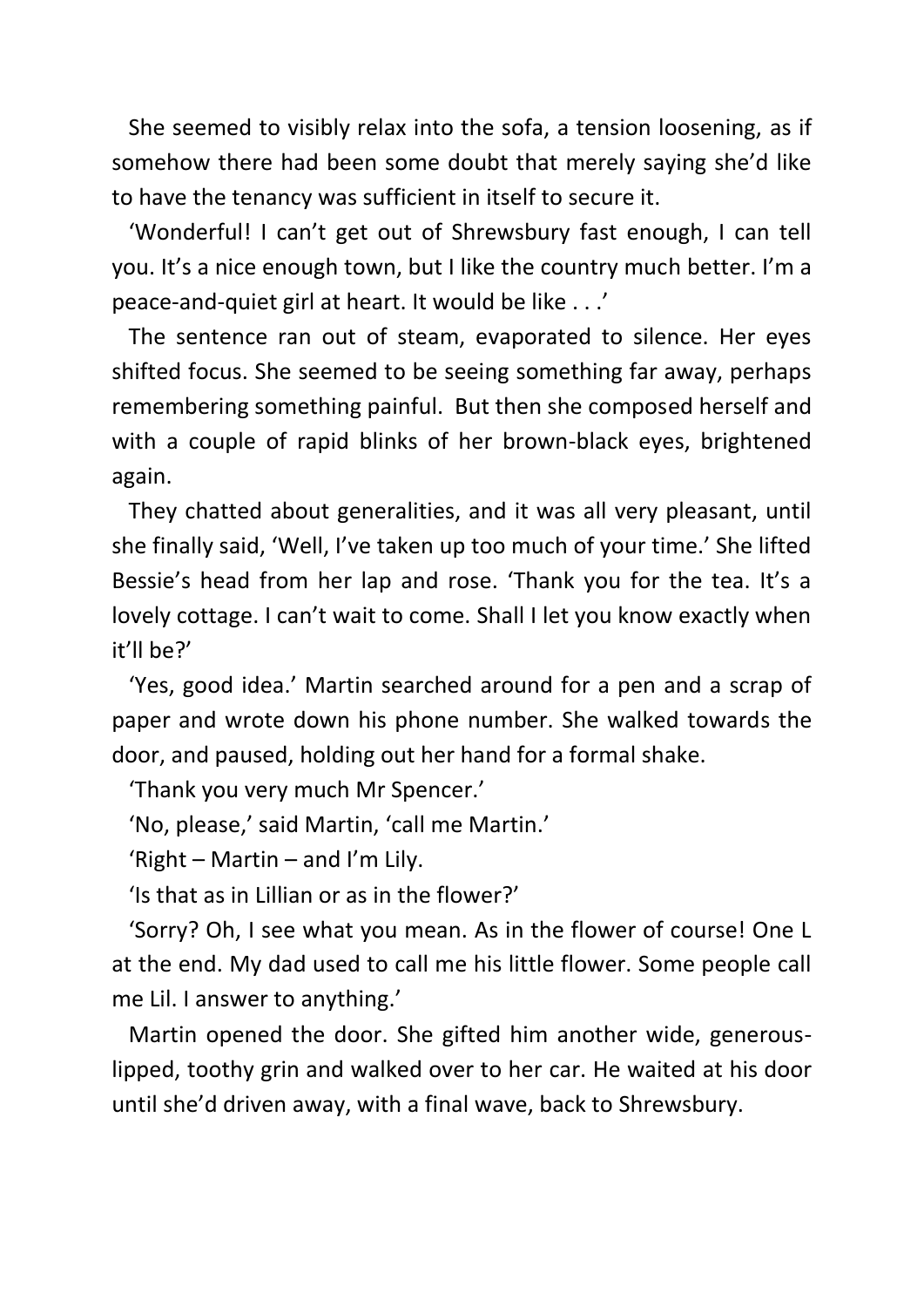Martin spent the next four weeks in a state of mild, not unpleasant anticipation. He wasn't quite sure why, but there was even a slight frisson of excitement. Mrs Richards – Lily – seemed a much better bet than Tracey. After all, she was a mature lady and had doubtless learned life's lessons about civilised behaviour, of considerateness and respect for others and their property. He couldn't somehow see her throwing late night raves (was that what they called them?) And she was just a little, intriguingly, exotic. No; why should he think that? It was a bit patronising. She was more than likely a secondgeneration ethnic minority person (what a clumsy politically-correct phrase that was) and as English as he. Her background must be interesting though.

 He wondered what the other villagers would make of the situation though. It was commonplace to see black people in Birmingham, Asians in Leicester and the north and every race and nationality on earth was represented in the melting pot of London, but a differentlooking face in a tiny village in shire-county England? What would old Mrs Williams, or the Burtons, make of her? But in this day and age, did old age or village clannishness necessarily equal die-hard conservatism or, worse, prejudice? Surely it didn't still happen. He'd really never understood bigotry anyway. It just seemed totally stupid and *unfair.* He supposed it was his upbringing and early adulthood. He'd been brought up as a practicing Christian (as opposed to a nominal, official one as most people were if asked). In his boyhood village in Lincolnshire, Sundays had meant best clothes, baggy short trousers exposing his skinny little legs, and being packed off to Sunday school, later followed by graduation to Evensong at St Peter's Church with his mum, a devout lady who could keep general morality separate from personal; weeping for starving children in Africa and ready with her coins on the collection plate on the one hand but very uncertain about mixed marriage if it affected her own family (well, what about the children?) on the other. Was that simply ancient folk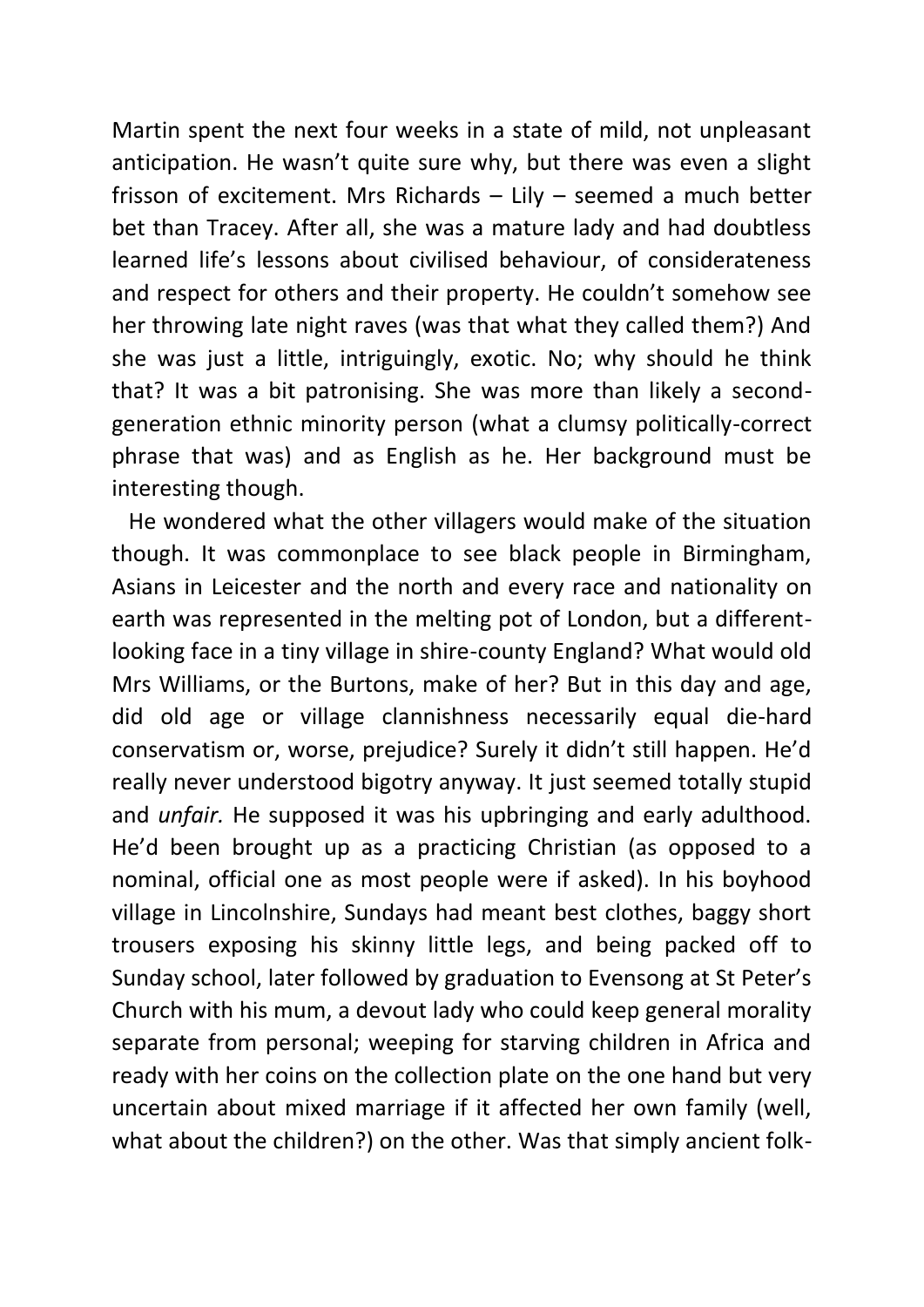chauvinism: visceral fear of The Other, a barricade against the threatening tribe on the other side of the hill?

 Later still, the heady liberal environment of Art College in the sixties had reinforced his attitudes. He'd became implacably, passionately opposed to Apartheid in South Africa and couldn't for the life of him understand why some of those of a conservative bent were so relaxed about it. After the idealistic bubble of college, inspired by the protest music of Dylan and Baez and the impenetrable poetry of Cohen, back out in the real world, he'd encountered real, blatant, shocking bigotry. He remembered once having a violent argument with a colleague in the drawing office. The man had made hateful, cruel comments about immigrants and it had made Martin really see red. The argument had degenerated into an undignified full-scale shouting match and others had practically had to drag them apart. After that he'd tried to curb his rage. When others told unpleasant racist jokes, usually involving violence, he walked away and quietly seethed in private. When otherwise decent, kind people casually called blacks or Asians wogs or Pakki's (even when they might have been Indian) as a matter of course, he closed his ears. In retrospect, it probably set him up for what would come later. There was a distinct feeling of dèjá vu about his having met Lily Richards.

 But leaving the race issue out of it, his second try at landlord-ship would surely turn out all right.

Although he'd heard officially from the agent that the new tenancy would be starting imminently, Lily telephoned three weeks later to say that she'd be moving in on the following Saturday. He'd been going over number three (the other cottage) again, anxious to make it as spick and span as possible, trying again to remove the last vestiges of staining from the cooker now that he knew a trustworthy tenant was coming, cleaning the widows for the second time in three weeks (something quite unheard of with his own place, number four)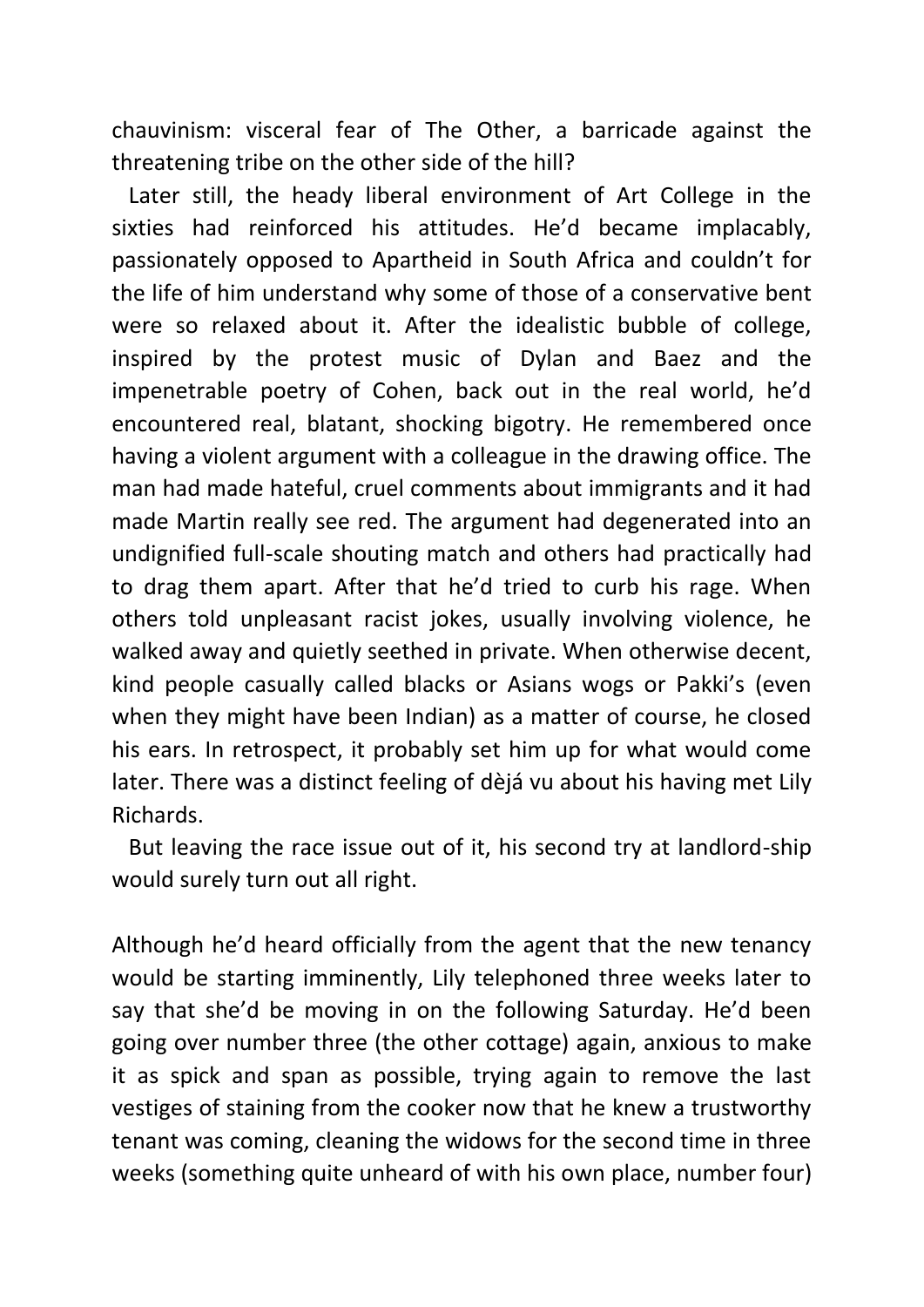and, the day before her arrival, vacuuming, floor washing and dusting again too. Lily had said that she hoped it wouldn't be a problem for him, but she'd prefer to bring her own furniture. Neither of them had thought to bring up the subject when she'd visited: she'd been so taken with the cottage that she'd forgotten and it simply hadn't occurred to Martin that she might have her own.

 So he'd had a slight problem. He could have sold the furniture he'd so recently bought (although it was less than pristine now), but it was just possible that this second tenancy wouldn't work out either and he didn't want to let it go. Walter Burton had solved the difficulty for him. Their detached cottage was bigger than he and Gladys really needed now that their children had grown up and left and, appreciating Martin's problem, had offered one of their spare bedrooms as storage space. Walter was probably only too glad to help if it meant, as Martin had assured him, that this time it was a middle-aged, very respectable lady who'd be very unlikely to be a nuisance. So Martin and Walter had humped the contents, a complete job-lot including furniture, pictures, ornaments, rugs, cutlery, you name it, up into the Burton's back bedroom and packed it in. Things like the vacuum cleaner and small kitchen appliances he left out, in case Lily preferred any of them to hers. Then he awaited her arrival.

At midday the following Saturday a long wheelbase, hired Ford Transit pulled into the lane, preceded by Lily's little Peugeot. Alerted by Bessie's barking, Martin went out to investigate. Lily, dressed less formally now in seersucker shirt and jeans, a blue bandana tied over her hair, got out, followed by a thirty-something young woman. A man of similar age climbed from the driver's seat of the van. They too were black. Immediately, Martin noticed, a curtain twitched and stilled in the Burton's across the road. He smiled to himself. Human nature never changes, he thought.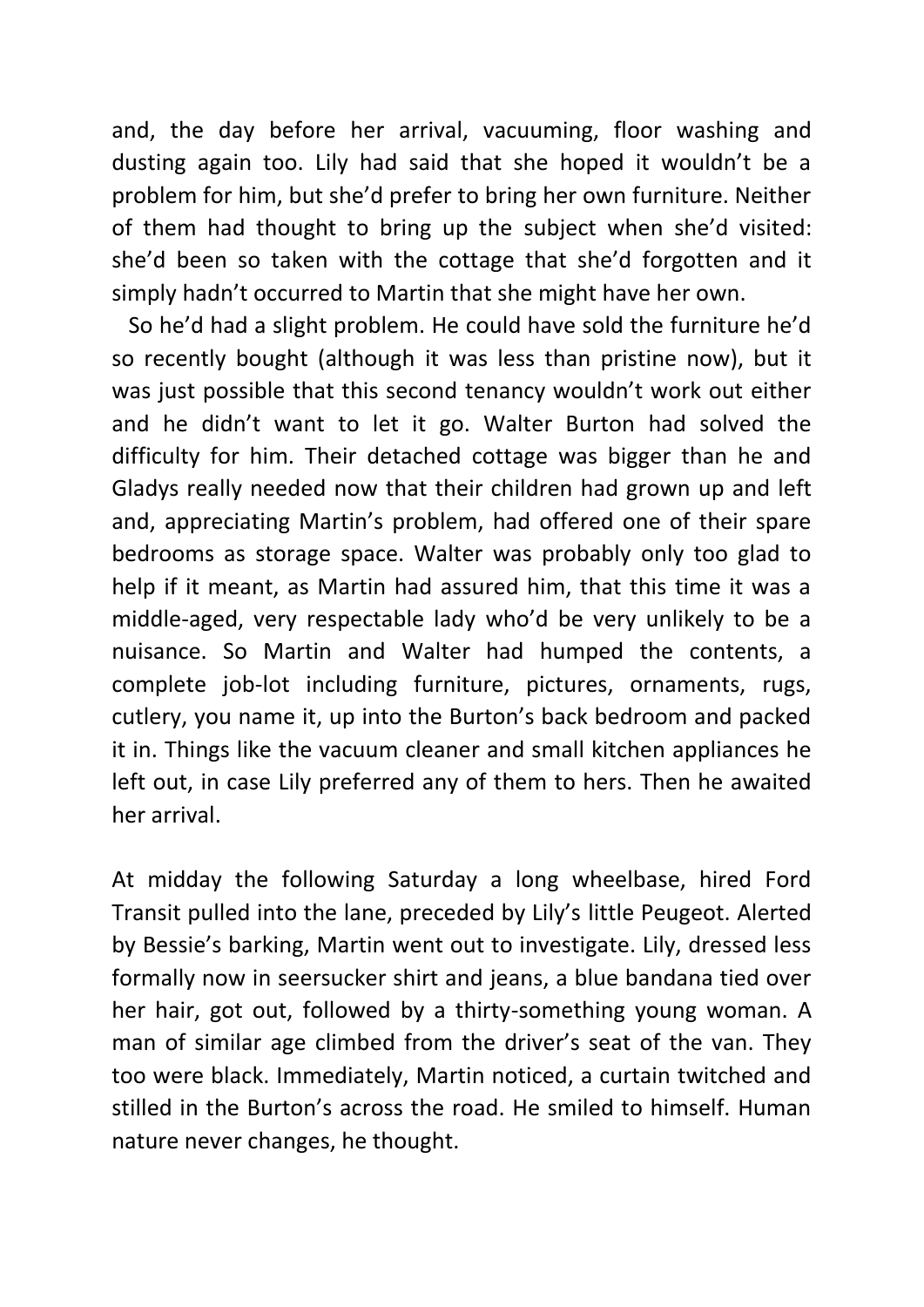'Morning!' Lily beamed at him as he closed his front door on a still barking Bessie. Her companions lined up behind her, surveying him. The younger woman had the same ready smile, but the man looked a little sullen.

 'Got here then,' Lily chirruped, unnecessarily. I've brought my helpers with me. She swept her arm to include them. 'This is my daughter Vera and my son Robbie.' Completing the introductory protocol, she looked at them, waved her arm in Martin's direction and added, 'this is Martin.'

 He smiled at them. They were a good looking pair, certainly taking after their mum.

'Hello, pleased to meet you.'

'Hi,' said Vera, still smiling.

 'Hi,' mumbled Robbie, eye contact only momentary as his eyes slid away.

'Can I offer you a cup of coffee or something?' Martin asked.

 Lily and Vera exchanged glances in mute consultation, but Robbie promptly said – a little rudely, Martin thought – 'no, it's alright, I want to get the stuff in.' Not 'we ought to' but 'I want to.' He clearly considered himself, as the male, to be in charge. And with that he pointedly, the subject closed, opened the van's rear doors. The women looked at each other again with resigned, we've-been-herebefore-so-many-times expressions on their faces, and joined him. Martin was a little discomforted.

 'Right; I'll leave you to it then. Give me a shout if you need any help,' he said, and went back inside.

 Sometime later an embarrassed and not a little harassed Lily rapped on his door.

 'Sorry to bother you Martin, but we're having trouble getting the wardrobe upstairs.'

 He joined them next door. The wardrobe in question was a nice old polished wood one with moulding around its top. Robbie's face was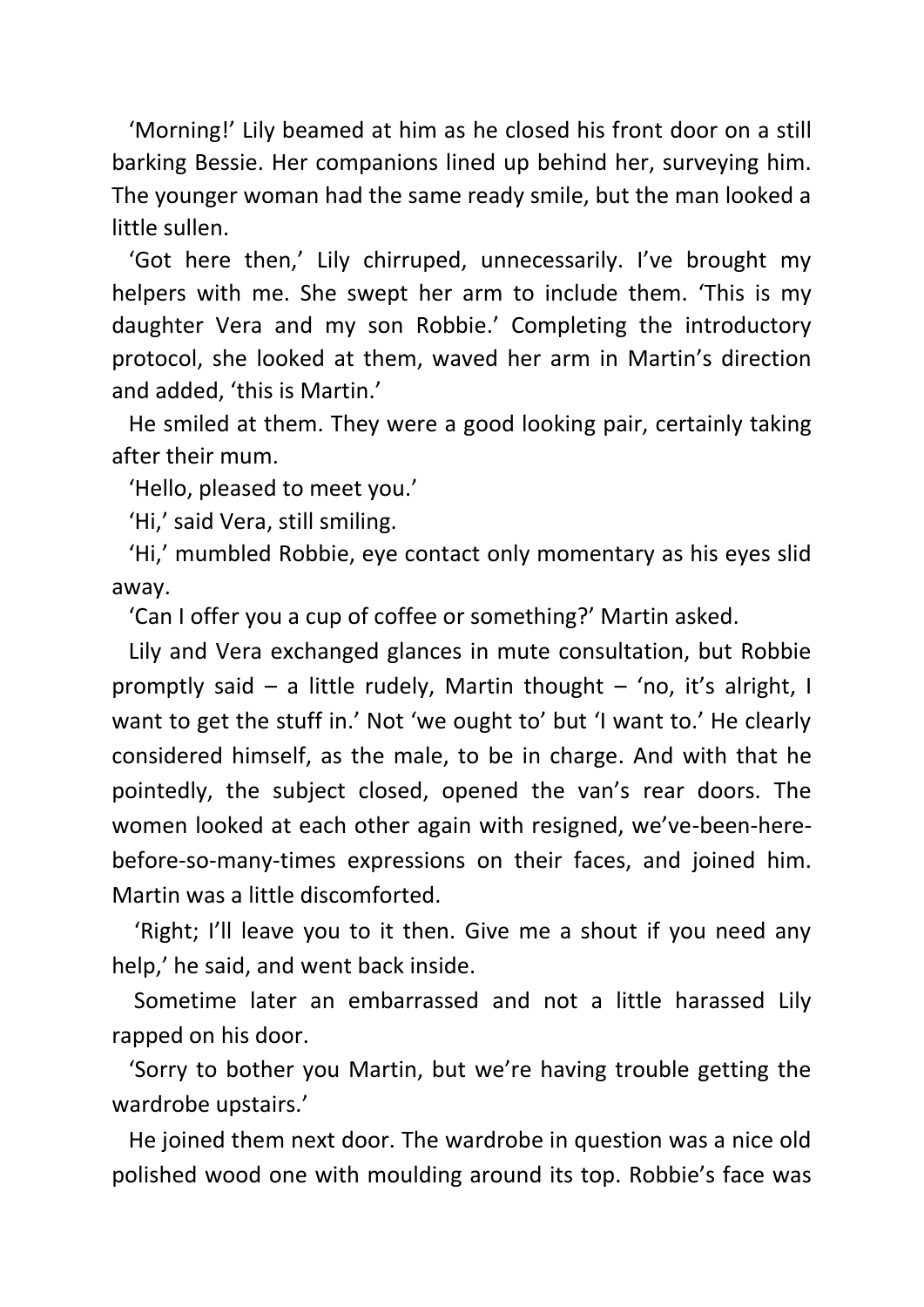like thunder. Martin could see that they'd been trying to force the base up the narrow twisting stairwell when it just wouldn't go. Paint had been scraped from the door, leaving a jagged groove, and transferred to the wardrobe. He considered the problem. He could see what it was; if there had been a square right-angled turn at the foot of the stairs it could have been passed through the doorway easily before being rotated to go up the stairs. But the stairs began to wind steeply as soon as you got through the door, making a turning manoeuvre limited and difficult. There was only one thing – two, possibly – to try as far as he could see. 'It might be easier with the door off, and I might have to take the wardrobe apart too; I'll fetch a screwdriver,' he told them.

 But removing the ancient door was easier said than done. It had probably never been off in its lifetime and the grooves in the screws of its hinges had largely disappeared beneath many layers of paint. They stubbornly refused to turn. Martin swore under his breath. Old doors could be absolute buggers to get off sometimes, and this wasn't the time to be struggling. As the others continued to carry in more goods and chattels he set to to clear the grooves and then resorted to brute force. Several hefty whacks with a hammer to the screwdriver set in each groove broke the thick film of paint around the screws, and with much red-faced gritting of teeth and straining they eventually, reluctantly turned and the door could be lifted off. But, infuriatingly, the wardrobe still wouldn't go up.

 There was nothing for it but to instigate plan B as well. Fortunately the overhanging frieze at the top of the wardrobe was simply screwed on from above and was easy enough to detach. They tried again. It was still a very tight squeeze, but with Martin pulling from above and an angry Robbie pushing from below they finally got it up and around the turn. Then they took up the bed. Martin was relieved to see that it was the traditional type: old, with nice carved head and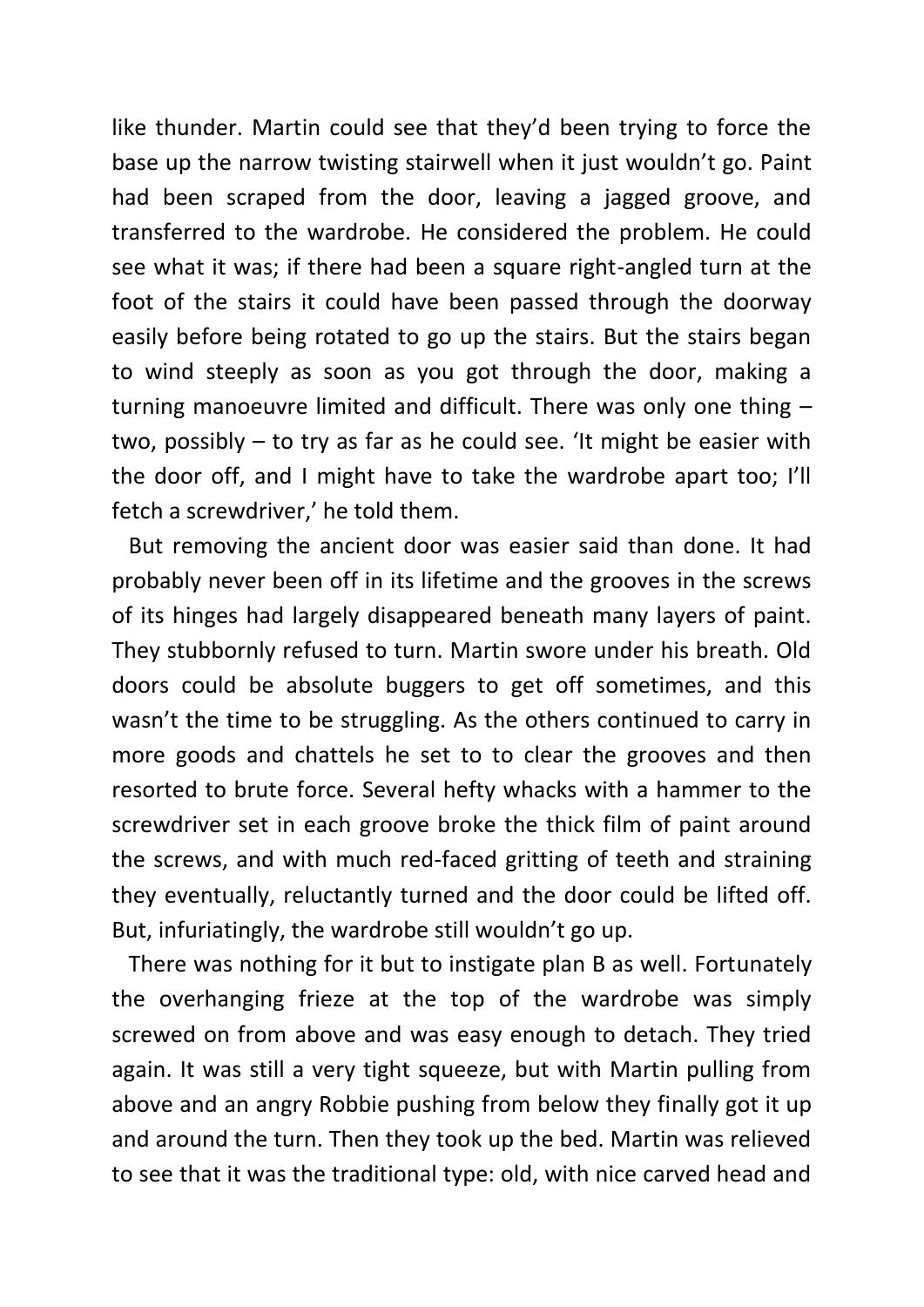foot boards into which a spring base locked. It broke down into manageable bits (he had had nightmares that she might be bringing a large chunky divan, the sort with storage in its base). And it was only a three-foot-wide one. It wasn't difficult to carry the components up and the mattress, being bendy, went up quite easily too. Anticipating staircase-negotiating problems, Martin had bought cheap flat-pack bedroom furniture. He hadn't really anticipated that someone might want to bring in their own, more difficult-to-shift goods. That was the only trouble with old, tiny cottages; they sometimes made life difficult.

 Now everything was safely installed upstairs, but more damage had been inflicted on the doorframe and the wall. Lily was aghast and apologetic. 'I'm so sorry about this. I'm wrecking your house.'

 Martin was magnanimous. This wasn't couldn't-care-less negligence, bringing to mind someone he could mention. 'That's all right,' he reassured her, like the boffins in the TV *Bionic Man* from many years ago, 'we can rebuild it.'

 'Oh well, she joked feebly, 'now the stuff's up we'll never get it down again. I'll just have to stay here for the rest of my life!'

 With all the stuff now in, Martin admired her taste. There wasn't a great deal of it, but he could see why she liked old houses. There weren't many actual antiques, apart from a rather nice buttoned, spoon-back Victorian nursing chair and a nice Arts and Crafts inspired bureau, but her modest collection was mostly old, sometimes a little battered and some of it, he suspected, treasured heirlooms.

 Martin tried again to be hospitable. The removals crew looked sweaty and exhausted and ready to drop. 'Would you like a drink now?' he offered.

 Again though the surly Robbie declined. 'No, you're all right; I've got to get the van back.' Lily, clearly embarrassed, tried to remonstrate. 'Oh, come on love; you've got time . . .'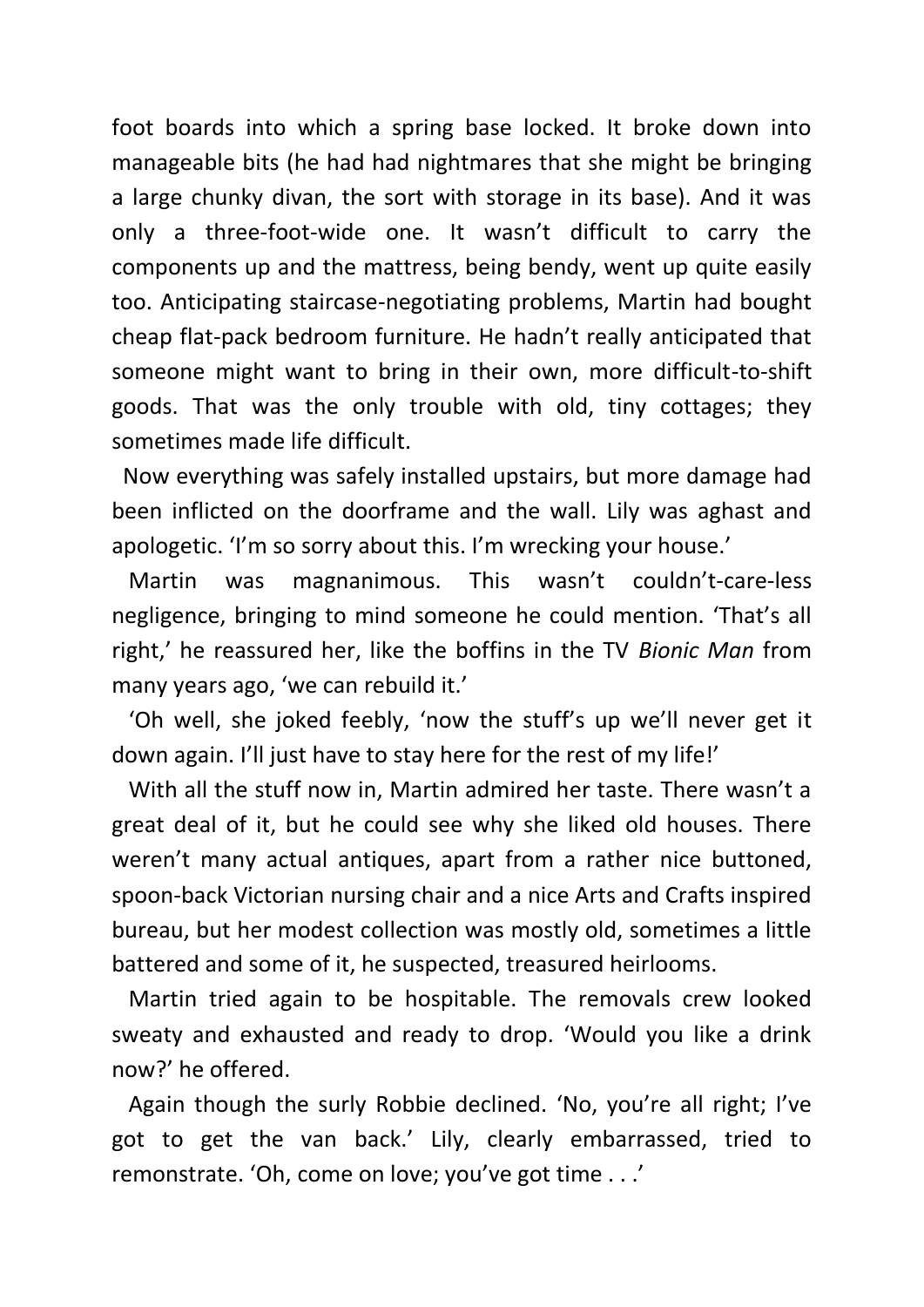'No!' he interrupted her, exasperated, 'I'm seeing Max later. Gotta go!'

 He headed for the door then turned, sounding a little contrite. 'Right, see you then,' he muttered to the women. But he ignored Martin completely.

Back at home, with Lily and Vera slumped gratefully on the sofa and the not-to-be-denied Bessie between them, Martin fussed around making tea and bringing out the food he'd got in the other day, just in case (he hadn't wanted to be caught with just a packet of biscuits to offer again). They fell on his sausage rolls, quiche, scones and fruit cake hungrily. Lily was still embarrassed, and apologetic.

 'I'm so sorry about Robbie. New girlfriend. You know how it is . . .' She grasped for an excuse for his boorish behaviour. 'He would rather have been with her today really.'

 'No Mum!' Vera cut in. 'He was behaving like a stupid selfish little pig. You shouldn't stand for it.'

 Martin smiled to himself at the 'little.' This feisty lady was presumably the older Big Sister, eternally regarding Robbie as Little Brother notwithstanding that he was a grown man. But perhaps she had a point. Lily seemed to be rather under his thumb. Now she looked discomfited; less the cheery confident person she'd seemed at their first meeting. An awkward silence fell. Martin broke it by changing the subject.

 'Don't worry about the door and wall. I've got some paint left so I can easily patch them up. I shouldn't have such a pokey stairwell!'

Lily looked relieved. 'Thanks Martin; you're very kind.'

 The conversation drifted onto other, pleasanter topics. Lily had been living in a small rented house in Shrewsbury. She didn't say for how long. Vera lived and worked in Wolverhampton; she was a police officer. That, thought Martin, explained her strong personality.